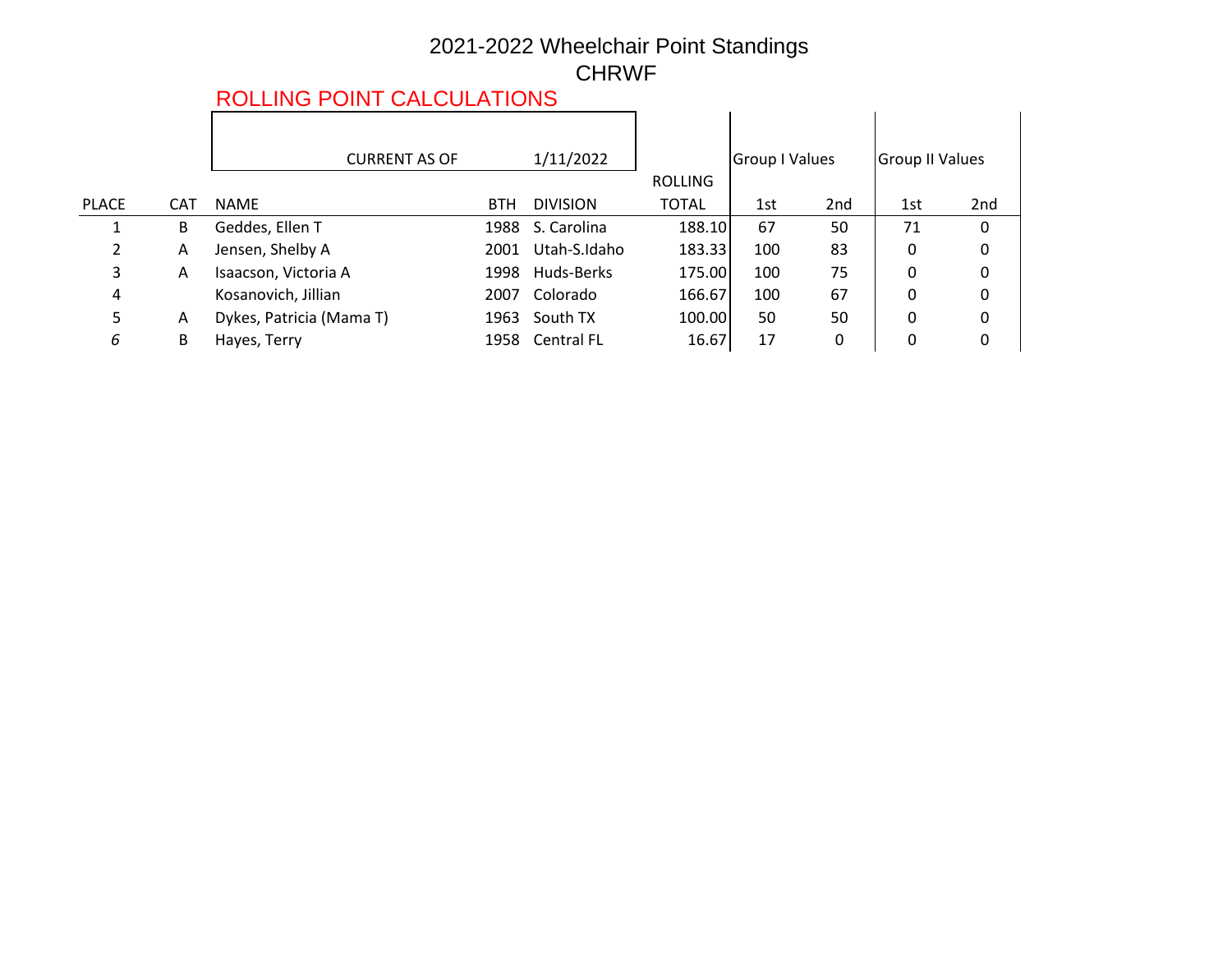#### 2021-2022 Wheelchair Point Standings CHRWF

| <b>DOMESTIC</b>          |                    |               | As of:             | 1/11/22       |                      |               |
|--------------------------|--------------------|---------------|--------------------|---------------|----------------------|---------------|
|                          | CHR-<br><b>OCT</b> | 2021          | CHR-<br><b>JAN</b> | 2022          | CHR-<br><b>NATLS</b> | 2021          |
|                          | <b>PLACE</b>       | <b>POINTS</b> | <b>PLACE</b>       | <b>POINTS</b> | <b>PLACE</b>         | <b>POINTS</b> |
| Geddes, Ellen T          | np                 | 0             | 3                  | 50            | 3                    | 66.67         |
| Jensen, Shelby A         | np                 | 0             | 1                  | 100           | $\overline{2}$       | 83.33         |
| Isaacson, Victoria A     | np                 | 0             | $\overline{2}$     | 75            | 1                    | 100           |
| Kosanovich, Jillian      | 1                  | 100           | np                 | 0             | 3                    | 66.67         |
| Dykes, Patricia (Mama T) | $\overline{2}$     | 50            | 3                  | 50            | 5                    | 33.33         |
| Hayes, Terry             | np                 | 0             | np                 | 0             | 6                    | 16.67         |